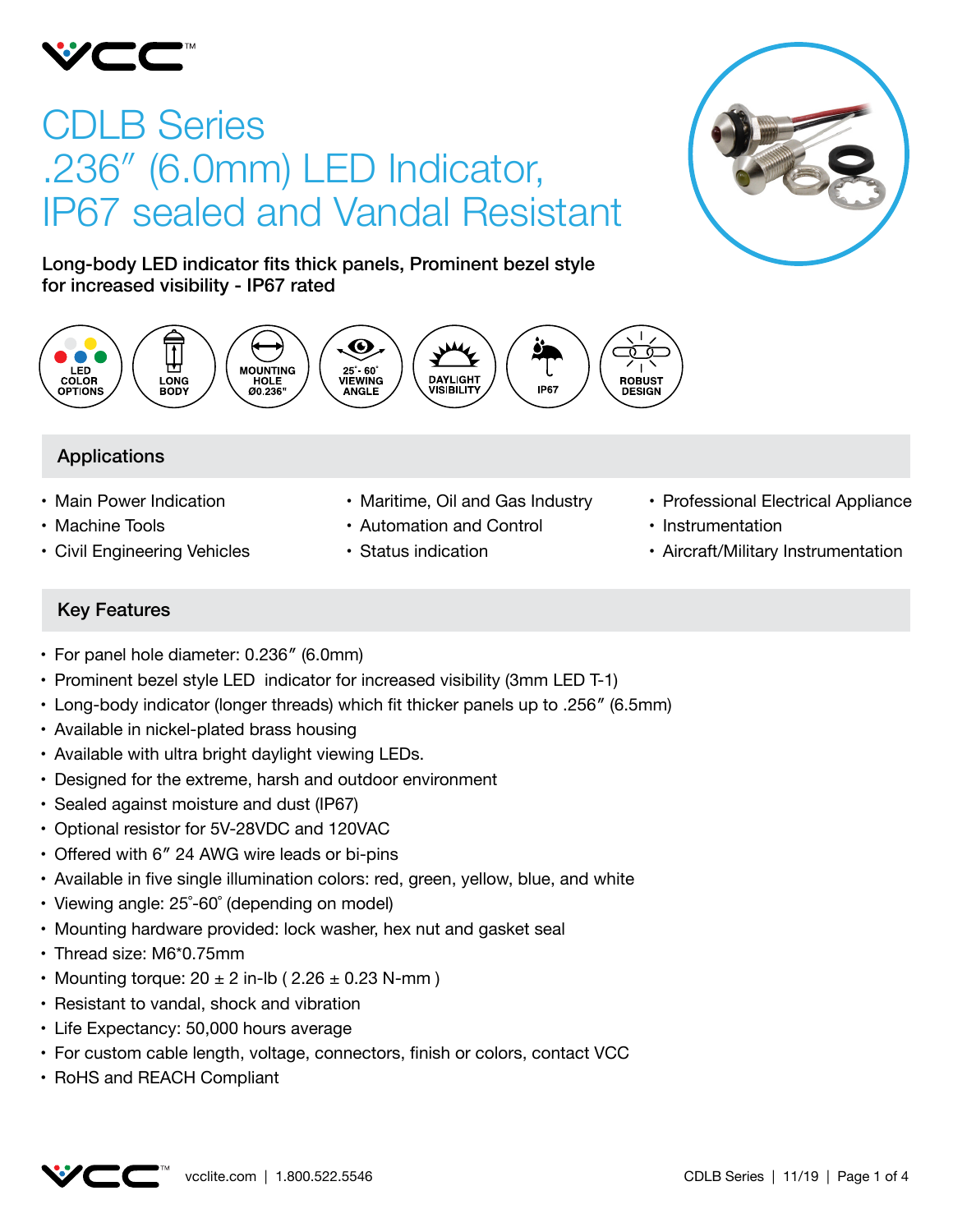# Ordering Data



\*Contact VCC for black matte finish



# Example:

**CDLB-1-2702-9908-I**

CDLB Nickel Finish, Wire Leads, Super Ultra Bright Red LED 12 Volt, IP67

**LED Specification Chart** Electrical and Optical Characteristics (TA = 25°C)

| <b>LED Part</b><br>Numbers | Color | Luminous<br>Intensity (mcd)<br>Typ. $@$ IF $(mA)$ | VF Typ.<br>@IF(mA) | Viewing<br>Angle<br>$(2\theta^{1/2})$ | Peak<br>Wavelength<br>(nm) |
|----------------------------|-------|---------------------------------------------------|--------------------|---------------------------------------|----------------------------|
|----------------------------|-------|---------------------------------------------------|--------------------|---------------------------------------|----------------------------|

#### **ULTRA BRIGHT - DAYLIGHT READABLE**

| 2702 | Red         | 299.0  | 20 | 1.85 | 20 | $60^\circ$ | 660 |
|------|-------------|--------|----|------|----|------------|-----|
| 2700 | Green       | 199.0  | 20 | 2.1  | 20 | $60^\circ$ | 574 |
| 2701 | Yellow      | 219.0  | 20 | 2.0  | 20 | $60^\circ$ | 590 |
| 8711 | <b>Blue</b> | 2300.0 | 20 | 3.5  | 20 | $25^\circ$ | 470 |
| 8712 | White       | 250.0  | 20 | 3.6  | 20 | $30^\circ$ | N/A |

| Resistor<br>Value Code | Voltage       | Current<br>(mA) | Resistor Value (Ohms)<br>Green,Yellow Red,<br>Bicolor LED | Resistor Value (Ohms)<br>Blue, White LED |
|------------------------|---------------|-----------------|-----------------------------------------------------------|------------------------------------------|
|                        |               |                 |                                                           |                                          |
| 9907                   | 5             | 20              | 150                                                       |                                          |
| 9922                   | 5             | 20              |                                                           | 65                                       |
| 9908                   | 12            | 20              | 511                                                       |                                          |
| 9909                   | 12            | 20              |                                                           | 357                                      |
| 9910                   | 24            | 20              | 1100                                                      |                                          |
| 9911                   | 24            | 20              |                                                           | 953                                      |
| 9923                   | 28            | 20              | 1500                                                      |                                          |
| 9933                   | 28            | 20              |                                                           | 1300                                     |
| 9920                   | <b>120VAC</b> | 8               | 6490                                                      | Contact VCC                              |

**Resistor Chart** Operating Specification

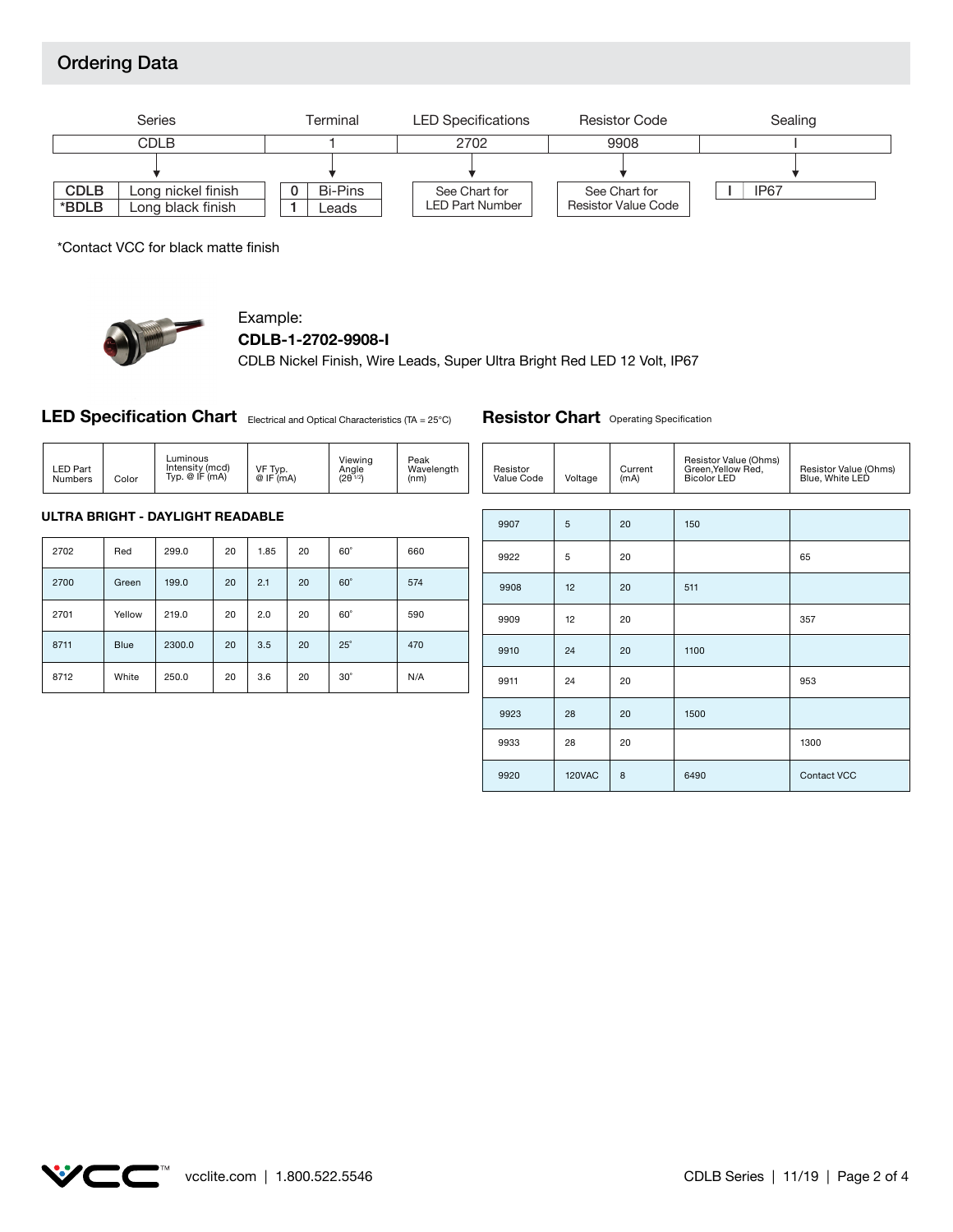#### **CDLB Series** Wire Leads







#### **Recommended Mounting Hole**



#### **Notes:**

- 1. All dimensions are in inches [millimeters]
- 2. Tolerance is  $\pm$  [0.25] 0.01 unless otherwise noted.
- 3. The specifications, characteristics and technical data described in the datasheet are subject to change without prior notice.